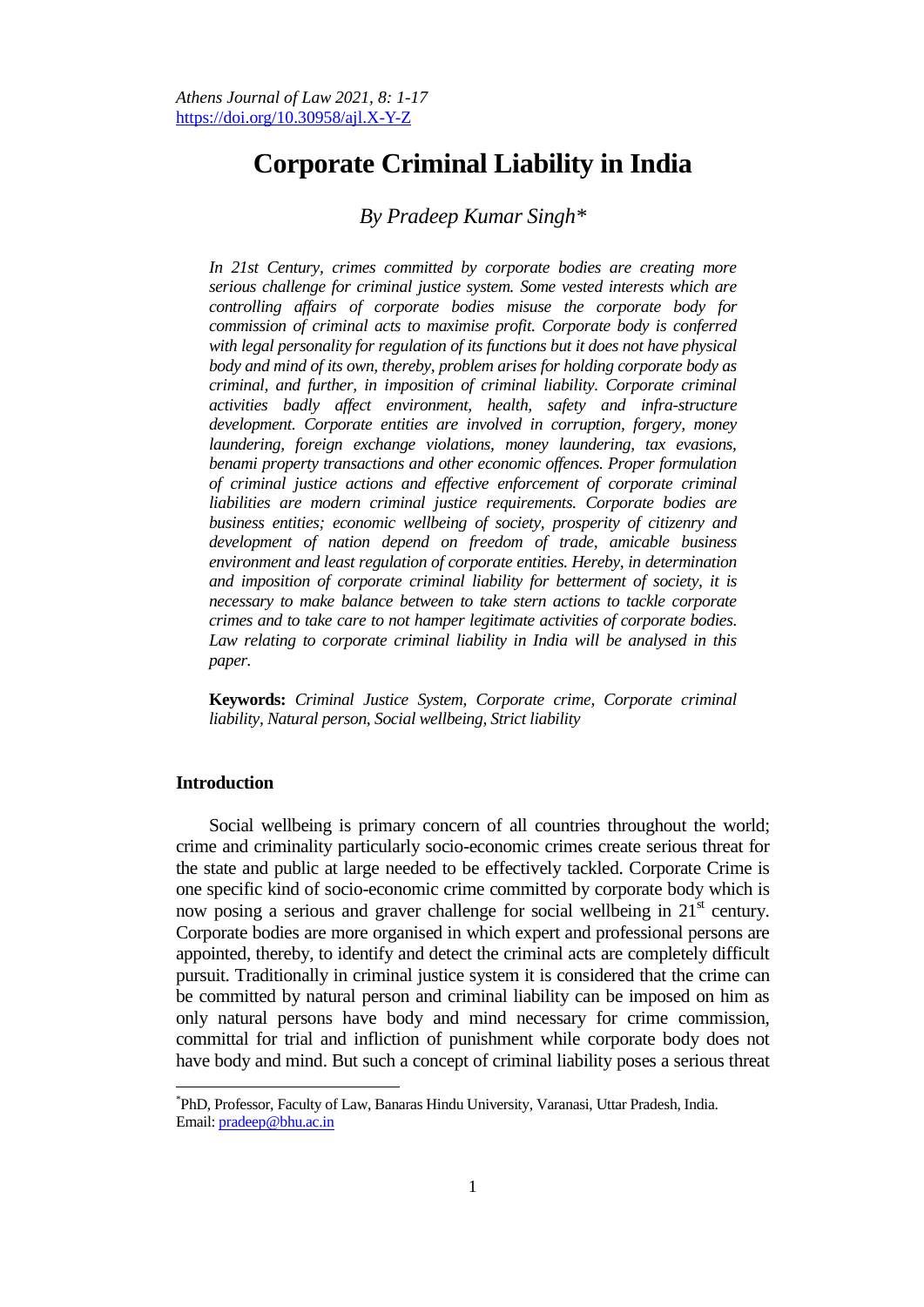for societal protection and wellbeing. Public at large have no much information regarding corporate crimes because of this reason they are not cognizant about alarming problems caused by corporate crime commission and serious impacts thereof. Reaction against corporate crime and labelling effect against corporate crime are completely non-existent. Still traditional crimes create more alarming situation for common mass and such criminal acts are taken as real crimes. Further, common members of society consider that corporate bodies perform business, manufacturing, marketing and construction activities which are legitimate activities; in some cases, such corporate bodies may have broken some regulatory rules but these are usually not taken as criminal acts but only as skilful business activities. Generally criminal acts committed by corporate entities are dealt under administrative and civil law; criminal laws are not used or exceptionally used. Traditional consideration that crime is violation of criminal law is not satisfied as corporate crimes are usually dealt under law other than criminal law. Primary and best criteria to determine nature of criminal act is impact of over society at large; on this criterion corporate crime is most serious criminal act posing serious challenge for societal existence, wellbeing of members of society and public exchequer. On this criterion corporate crime is serious crimes. Corporate crime was defined by Marshall B Clinard and Peter C. Yeager:

A corporate crime is any act committed by corporations that is punished by the state, regardless of whether it is punished under administrative, civil, or criminal law. This broadens the definition of crime beyond the criminal law, which is the only governmental action for ordinary offenders. A corporation cannot be jailed, although it may be fined, and thus the major penalty of imprisonment used to control individual law violators is not available in case of corporations per se.<sup>2</sup>

Marshall B Clinard and Peter C Yeager cleared that corporate crime is a kind of white-collar crime, but it is of particular type.<sup>3</sup> In broader perspective white collar crime includes occupational and organisational crime both. Occupational crime term is used to denote criminal acts committed by person of respectability in course of his occupation, thereby, it refers to individual criminality committed in course of occupation; in restricted sense white collar crime term refers to such occupational crimes. Corporate crime is organisational crime and it refers to crime committed in collective, aggregate and organised manner for profit of incorporated body. Person acting in corporation may commit corporate crime (organisational crime) for which liabilities may be imposed on corporate body and doer of act or white-collar crime (occupational crime) for which liability may be imposed on doer of act only. When doer of act is working on behalf of corporate body, his act is not only his act but of corporate body also and for its corporate criminal liability may be imposed. But when such doer of act even though he is employee of corporate body has acted for his personal benefit then it will not be corporate crime and for such act occupational liability is imposed only on such employee.

<sup>&</sup>lt;sup>2</sup>Marshall & Yeager (2006) at 16.

 $3$ Ibid, at 17.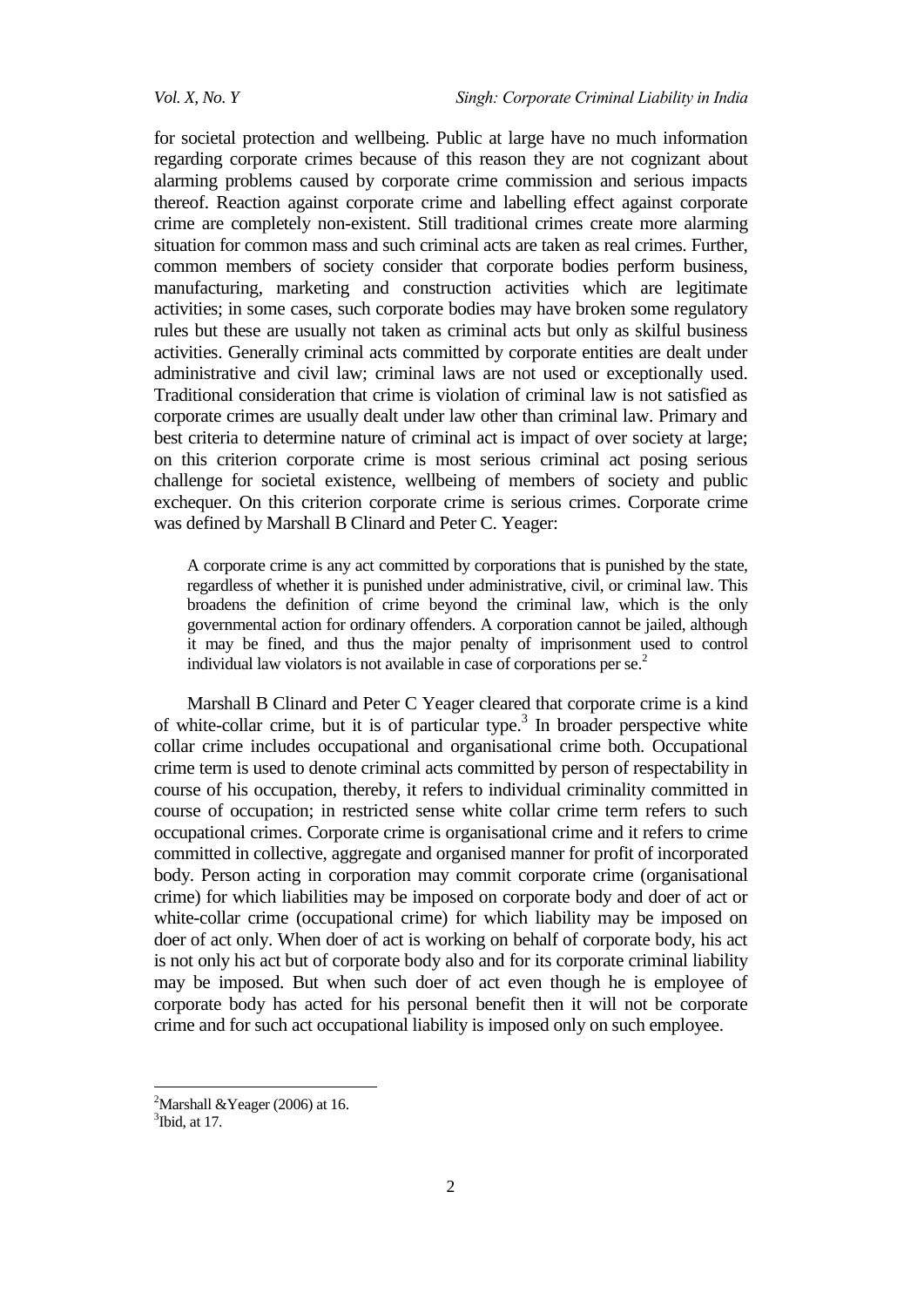# *Athens Journal of Law XY*

Reality of crime problem has compelled to change the traditional concept of criminal liability and now corporate criminality liability is major measure to tackle effectively economic crimes<sup>4</sup> and to protect the wellbeing of society. Whenever corporate criminal liability term is used, it refers to criminal liability of corporate body for criminal acts committed by its officers in capacity of officer of corporate body. Geis and DiMento observed about need of imposition of corporate criminal liability:

The barriers to corporate criminal liability were toppled in piecemeal fashion for a variety of reasons. Perhaps the most significant were, first, that corporations were more readily identifiable than the human malefactors within them who might have been responsible for the illegality, and the second, the enormous power being accumulated by the corporate world seemed to demand that some legal doctrine be applied to restrain its free free-wheeling and destructive acts.<sup>5</sup>

Edwin H. Sutherland studied larger and established corporate bodies on which basis he gave his opinion about crime commission that crime is also committed by person of respectability and social status and such crimes are more dangerous and harmful than traditional crimes. Sutherland gave name to such crimes as White Collar Crimes which is taken as occupational crimes; occupational crime is taken as committed by individual professional in performance of his occupation. Corporate crime is organised crime committed in organised manner by corporate body. Sutherland"s study was actually about corporate crime as he studied corporate bodies, acts committed by superior executives in corporations and its harmful impact over wellbeing of public exchequer. Marshall B. Clinard and Peter C. Yeager observe:

Sutherland carried out the first empirical study in the field, *White Collar Crime* (1949), which should have been entitled *Corporate Crime*, examined the illegal behaviour of 70 of the 200 largest nonfinancial corporations. In the years since Sutherland"s work, however, only limited follow-up research has been done. Relatively few articles have appeared, and they have dealt largely with antitrust violations and have been rather narrow in scope.<sup>6</sup>

David A. Frenkel and Yoram Lurie point out that there is a tight conceptual connection between the notions of moral responsibility and punishment.

It does not make sense to seek and punish a corporation for actions it was not responsible for. Subsequently, even if a corporation is indeed morally responsible for its actions and culpability has been established, the question: "what type of punishment does a corporation deserve?" still remains an open question.

<sup>4</sup>Economic crimes are also called as financial crimes. Economic crimes are committed mainly committed to obtain undue advantage and always motivated with greed. Economic crimes cause serious damage to national security, public exchequer and public wellbeing. It may also be committed against individual person.

 ${}^5$ Geis & DiMento (2002) at 343.

 $6$ Marshall & Yeager (2006) at 13.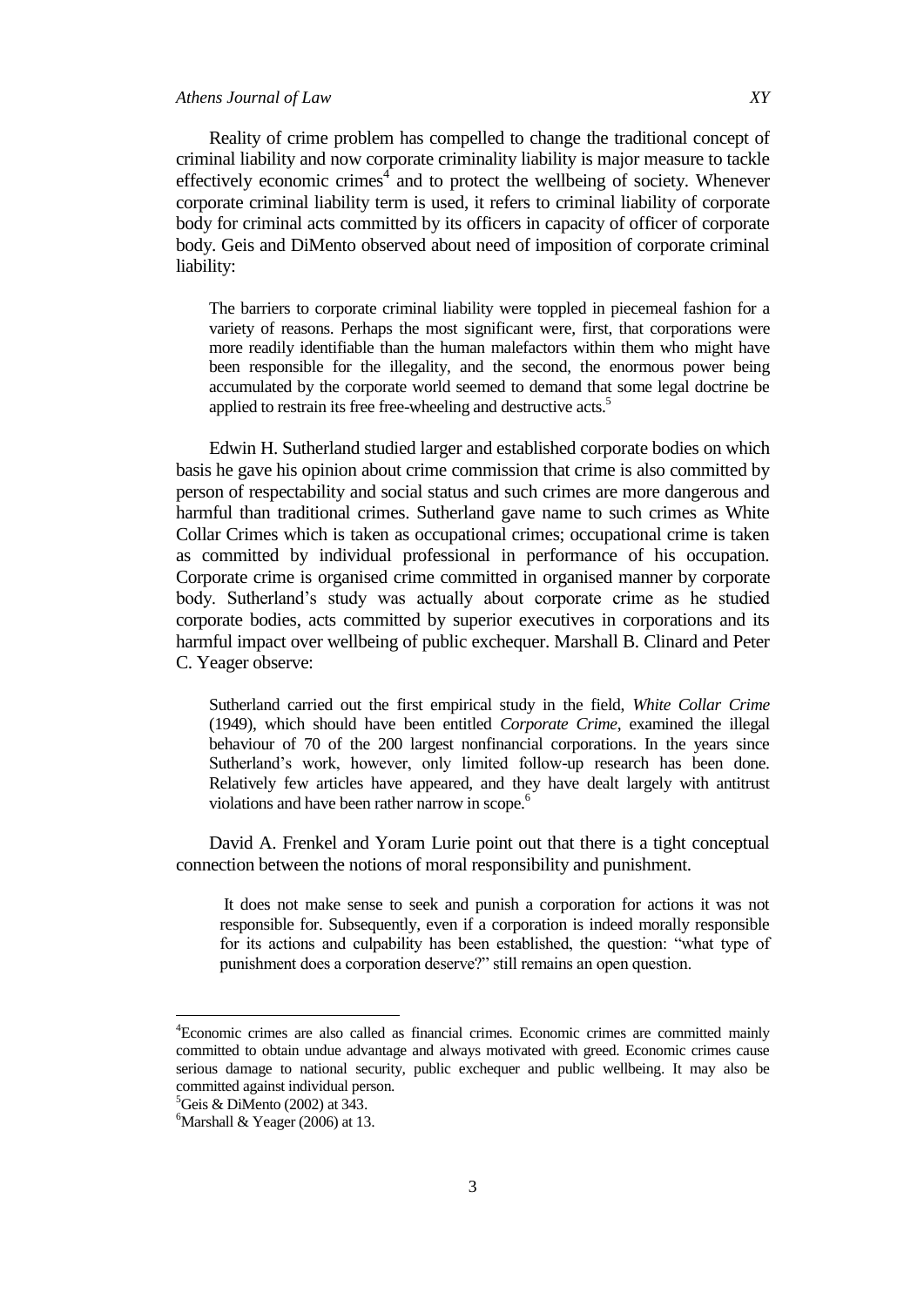In their paper they examine and analyse the current legal situation with respect to corporate criminal culpability in several countries, and hence suggest a way of resolving the legal, ethical, and social problems associated with corporate culpability.

Clement Labi and Willy Tadjudge state that persons acting in legal life are not only natural persons. Alongside the latter, there are also legal persons, even though they are constituted by natural persons. In absolute terms, the legal person is fictitious, since it is set up by natural persons who act in its name and on its behalf on a daily basis.

Curiously, while personal liability is completely based on the individual, the law has made provisions to limit the liability of the shareholders to their contribution to the share capital. Such a configuration of the pattern of liability is problematic and may lead corporate directors to take unethical decisions: in fact, regardless of what the law states, they are very skilled at minimising their legal exposure. There is therefore a kind of systematic, organised and planned irresponsibility in corporate governance. Legislators should review the liability regime in legal persons, and even more so in corporations, notably by taking corporate culture seriously. Even in the corporate context, steps could be taken to ensure that those who act are subject to the legal regime of individual liability but because of the dynamics of corporate life, the task appears, unfortunately, Sisyphean.<sup>8</sup>

Major problem arises in imposition of corporate criminal liability that whether criminal liability has to be imposed on corporate body or it has to be imposed on person taking decision and operating corporate body or on both. Indian criminal justice system has established and express law for imposition of liability on both, the corporation and persons taking decision and operating corporate body. Section 11 of Indian penal Code clearly provides for non-differentiation between natural and legal person for criminal liability. Section 11 Indian Penal Code is wider enough to even impose liability on group of persons who have not got their group incorporated; hereby, in Indian law criminal liability may be imposed against legal corporate bodies and also against illegal corporate bodies such as criminal gangs, terrorist groups and unlawful assemblies.

This paper will deal with corporate criminal liability in reference to criminal acts committed by legal corporate bodies only.

# **Impact of Corporate Crime**

Generally corporate crime is not in focus of study and concern of academicians, bureaucrats, law enforcement agency, adjudicatory body, legislature and ultimately of common mass. Crime with violence which is usually put in category of street crime creates fear of victimisation in common mass and considered as real crime and all the crime tackling policies are focused to such crimes with violence. Corporate crime is one important aspect of white collar crime which is put in

 $7$ Frenkel & Lurie (2002).

 ${}^{8}$ Labi & Tadjudge (2020) at 77.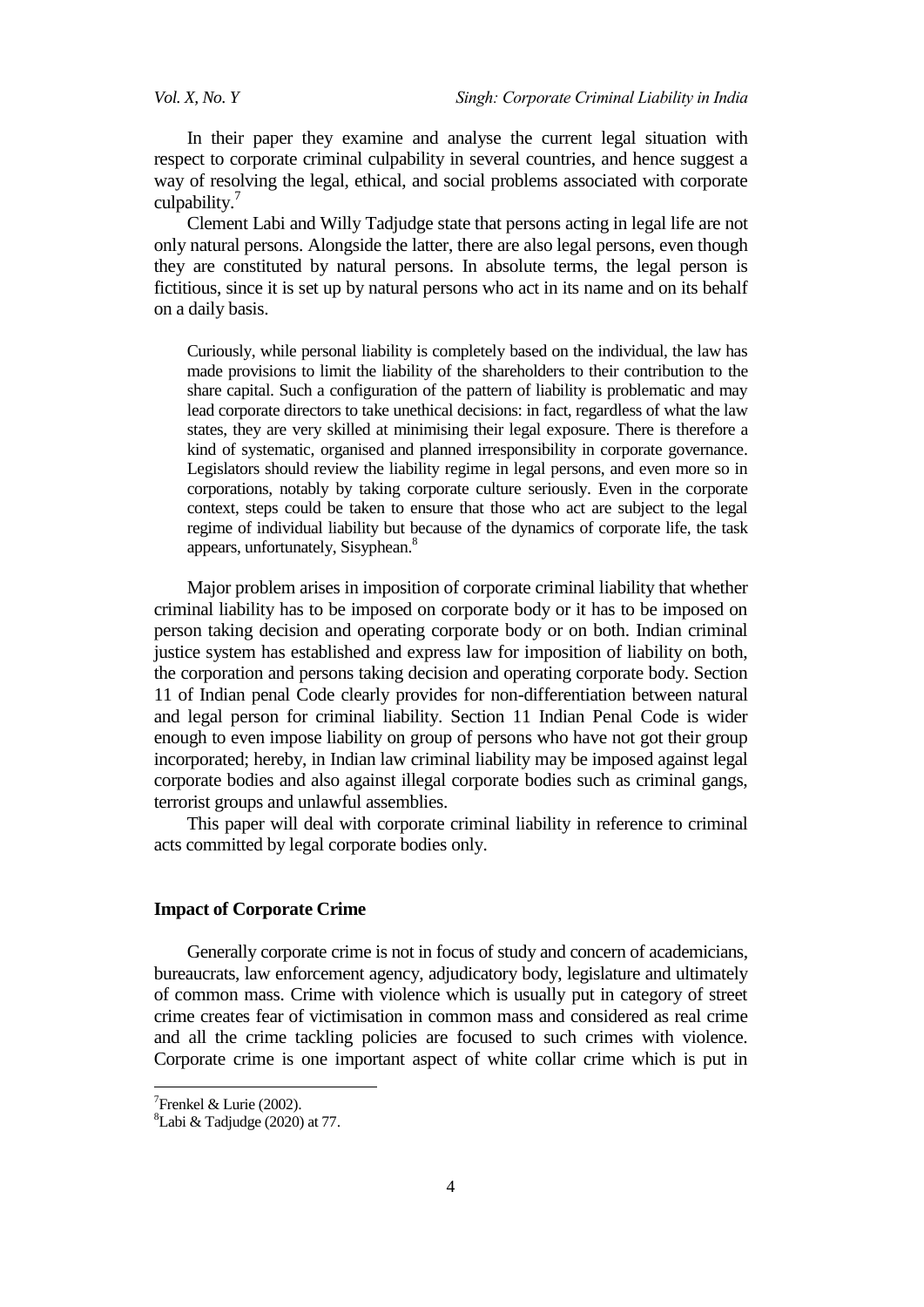category of suite crime which does not create fear of victimisation and it is generally committed by deceit. Corporate crime has never been considered as criminal acts, only recently some academicians put emphasis that it should not only be taken as criminal act but it should be taken as serious challenge for threat

for wellbeing of public at large, nation and ultimately of whole world. Common public considers that corporate body only does business activities and it has no body and mind necessary for crime commission, thereby, corporate body cannot commit crime. Common mass does not aware that crime committed corporations are more dangerous, alarming and harmful. Corporate bodies have control over resources, they can hire educated and expert persons, use modes of communications and particular environment and convictions may be created that corporate bodies only do business acts and they cannot commit crime. Marshall B. Clinard and Peter C. Yeager observe:

The giant corporations possess such awesome aggregates of wealth and such vast social and political powers that their operations vitally influence the lives of virtually everyone, from cradle to grave. The work lives, and hence the health and safety, of the large part of the population are controlled directly or indirectly by the major corporations. These giants greatly affect prices and thus inflationary trends, the quality of goods, and the rate of unemployment. They can and do manipulate public opinion through the increasingly effective use of mass media, and they noticeably affect the environment...<sup>9</sup>

Corporate crimes are much destructive for health, safety and security of public at large caused by greed of persons operating the corporate bodies. Economic offences committed by corporate bodies affect the whole economy of country and in some cases even of whole world too. Corporate bodies participate in infrastructure development and welfare activities, thereby, crimes committed by them affect the very life of common citizenry. Financial condition of nation is challenged by commission of Corruption, money laundering, tax evasions, non-observance of business ethics, and scams committed by corporate bodies. Production of substandard goods and providing of deficient services create serious threat for life and health of public at large. Corporate bodies have larger resources, expert persons and opportunity for criminal act commission which cause graver threat not only for one country but also to world at large. Proper and effective enforcement of corporate criminal liability is compelling need of modern criminal justice system. Corporate criminal liability is legal person"s liability. Legal person term is usually used to refer legitimate corporate entities established according to provisions of law indulged in legitimate business pursuits. Society depends on corporate bodies and their business activities for proper societal functioning, catering of needs of societal members, jobs and economic prosperity of citizenry. Some activities of business entities are graver criminal activities seriously damaging the wellbeing of country and citizenry needed to be effectively tackled. In taking actions always proper care has to be taken that liability imposed should not be such which may adversely affect corporate functioning and erode the corporate business

<sup>9</sup> *Ibid* at 3-4.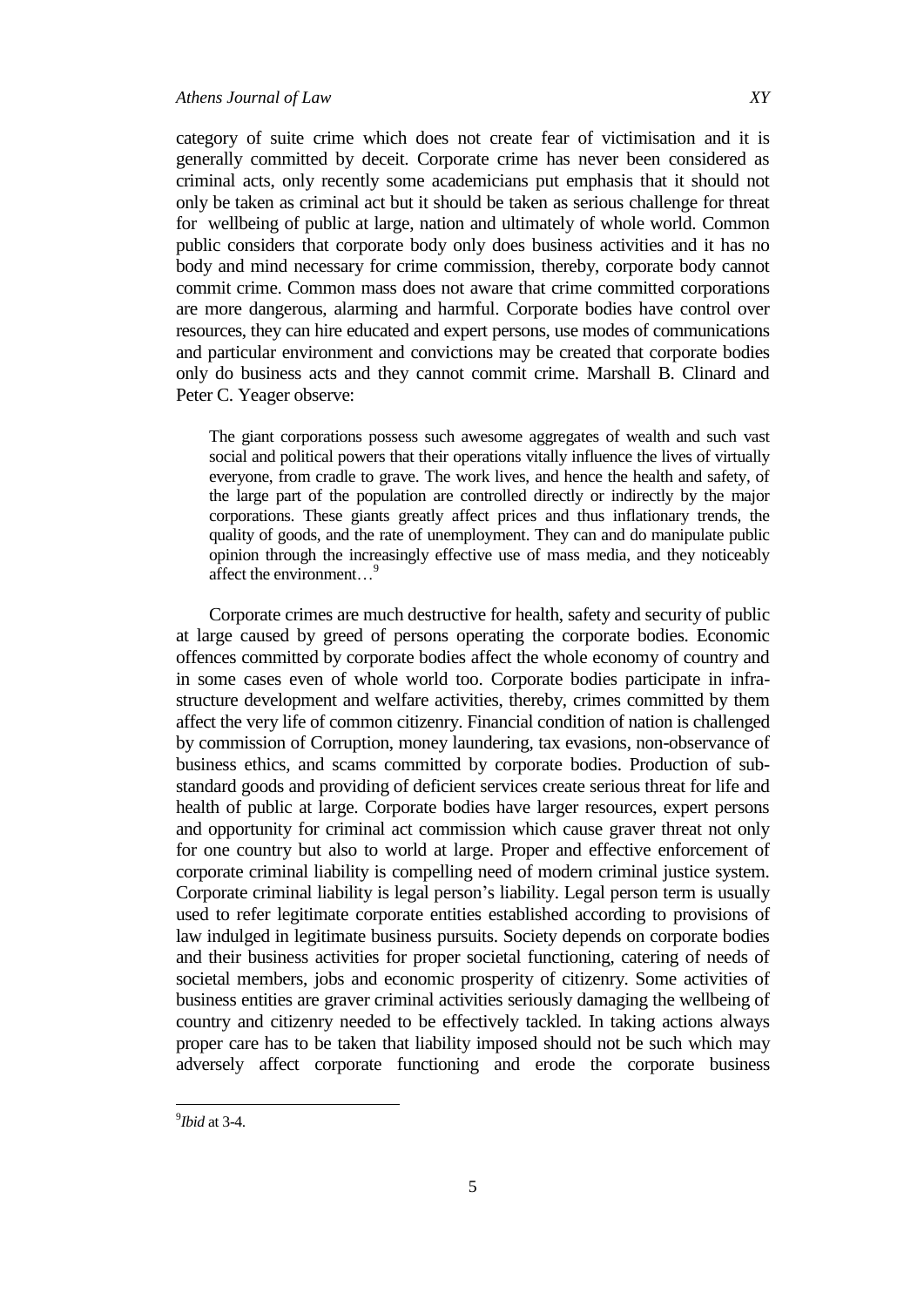environment ultimately to society itself. Need is to make balance in taking effective actions against guilty corporate entities and responsible corporate officials and at the same time to encourage proper corporate business activities.

Corporate crimes are not simple criminal activities as in case of traditional crimes; traditional crime is committed against individual, only by legal fiction it is considered as committed against society; state represent the society, thereby committed against state but corporate crimes are directly committed against society, public at large, and public exchequer. Whenever corporate crime is committed, it causes serious and graver consequences over public at large. Corporate bodies may make collusion and eliminate competition and oust competitive pricing for the products, thereby more money may be charged on consumers. Where corporate body issues false and misleading statements regarding its assets and it may lead to defraud common investors, who have invested their small savings. Tax evasion is defrauding with public exchequer on which whole developmental process depends. Scam commission and corrupting public servants create corruption conducive criminogenic environment which affect sobriety and civility ultimately whole developmental process of country is affected. Hoarding of essential commodities affect the supply of necessary things for life of common public. Production and supply of substandard, spurious and adulterated drugs and food materials affect health of common mass and may cause death of thousands and thousands of persons. Non-observance of pollution prevention rules and use of unsafe manufacturing process in manufacturing units may affect completely environment which may cause health hazards, injuries and deaths of countless persons besides completely damaging the environment ultimately the whole nature.

# **Causes of Corporate Crime**

Corporate bodies are business organisations run by natural persons who have all the characteristics of sober and civilized persons even after that it is reality of corporate functioning that various corporate bodies deviate from the normal business practices and commit violations of law enacted to regulate business activities and cause serious damage to public at large and nation ultimately to world at large. In such situation it becomes compelling to identify causes of corporate crime commission. Analysis of causation of corporate crime commission is crucial for enactment of law and imposition on corporate criminal liability for effective tackling of economic crimes committed by corporate bodies. Anomie Theory and Strain Theory developed by Robert Merton taken together with Differential Association Theory given by Edwin H Sutherland provide explanation for crime commission by persons controlling the affairs of corporate bodies which is also taken as crime commission by corporate body itself. In modern era whether it is legal person or natural person, everyone is undergoing strain and stress due to goal and legitimate means disparity; legitimate means available are not sufficient to satisfy goals (desires which have taken shape of passion). The realisation of financial success purportedly is open to all, but actually opportunities this goal is not distributed equally within social structure. This disparity between goal and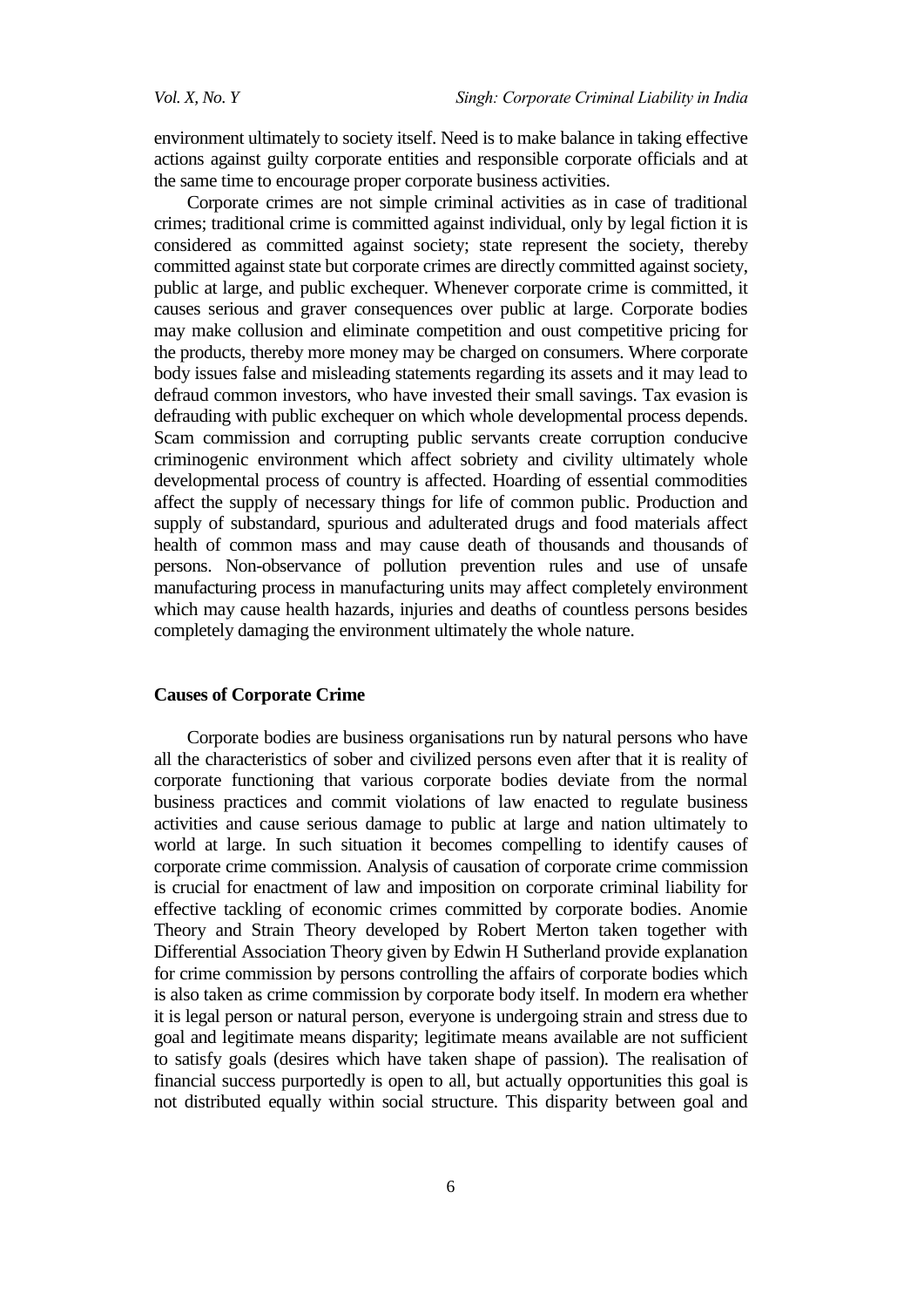means creates strain.<sup>10</sup> Corporate entities are established with certain objectives, thereby, corporate entities are always goal oriented.<sup>11</sup> For corporate bodies also there is disparity between corporate goals and legitimate corporate means. Every corporate body has financial goals which may be broadly taken as profitability, competitiveness and market share expansion. Financial success is always connected with corporate success. Even when corporate body is successful and well established, it has to be continued in competition, augment profits and expand its market share. When goal cannot be achieved by legitimate means then strain compel corporate body to achieve it by adopting illegitimate means. Strain is not only inter-organisational but also intra-organisational.<sup>12</sup> Inter-organisational strain is competition with other corporate bodies for maximisation of profit and expansion of market share. Intra-organisational strain arises due to competitions of sub-units within the corporate body and it creates internal performance pressure and ultimate consequence is practicing illegality.

Only strain due to disparity between corporate goal and means is not sufficient for corporate crime commission but it is necessary that natural persons acting on behalf of corporate body have mental preparedness for corporate crime commission and specialisation in illegitimate techniques for this purpose. Edwin H Sutherland extended his Differential Association Theory to explain white collar crime also and according to which white collar crime is also a learnt behaviour which is learnt in communication with the persons who are already practicing it. Edwin H Sutherland opined that white collar has its genesis in the same general process as other criminal behaviour, namely differential association.<sup>13</sup> Corporate officials having corporate strain learn corporate crime commission from the corporate officials already indulged in corporate crime commission; such learning may be through direct or indirect communication. In such learning corporate official learns and develops drive and rationalisation for corporate crime, and then learns techniques of commission of such acts. Edwin H Sutherland observed:

Businessmen are not only in contact with definitions which are favourable to white collar crime but they are also isolated from and protected against definitions which are unfavourable to such crime. $^{14}$ 

Greed and acquisitiveness are main causes of corporate crimes. Now persons in modern industrialised and urbanised society have insatiable greed and obsession to have possession of physical commodities. Honest means may not be sufficient to satisfy such insatiable greed and acquisitiveness for physical commodities. Working through particularly productions and business activities through corporate bodies are distinctive features of capitalist society. Dutch criminologist William A. Bonger gave opinion about crime committed by richer person. Bonger<sup>15</sup>opined that capitalism give rise to egoism (selfishness increases) and altruism comes to an

 $10$ Merton (1964) at 218.

<sup>&</sup>lt;sup>11</sup>Finney & Lesieur (1982) at 269.

<sup>12</sup>*Ibid*, at 271-272.

 $13$ Sutherland (1949) at 234.

<sup>14</sup>*Id* at 247.

 $15Bonger (1916)$ .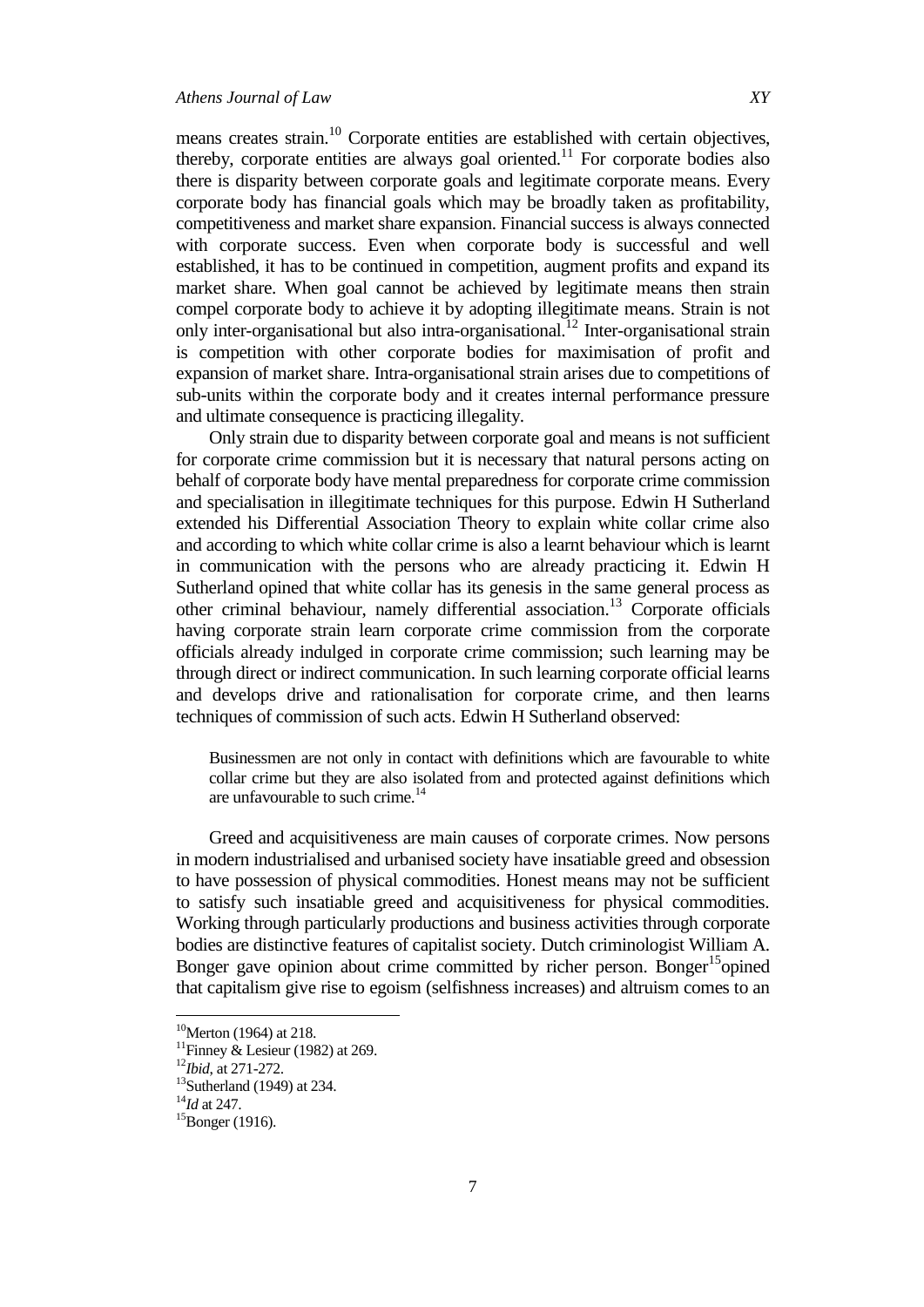end; in capitalism egoism grows on cost of altruism. Bonger opined that in capitalism class of person and person becomes selfish and has jealousy. Due to misery working class commits crime and similarly bourgeoisie due to capitalism have avarice and commit crime. Altruism is major check over criminality; it has become weaker, thereby, egoism and resultant greed and jealousy have created conducive environment of corporate crime. Due to the increase in egoism and decrease in altruism, person"s bond with society becomes weaker. When attachment with society and societal members is stronger, crime particularly which may cause serious damage cannot be committed but when such bond is weaker than person for attaining his goal to become richer may commit any kind of criminal act. Travis Hirschi gave Control Theory to explain the crime causation and he opined that delinquent acts result when an individual"s bond to society is weak or broken.<sup>16</sup> Stronger bond to society and member of society create conducive situation for a person to behave in conformist behaviour. Bond of person with society contains four inter-related components – attachments, commitments, involvements and beliefs. In these components main component is attachment to society and fellow societal members.

Public reaction is major check against crime and criminality, thereby, its presence and absence are one main cause of crime and criminality. Public consciousness regarding harmful act determines enactment of penal law for prescribing punishment and dealing with effectively to protect the citizenry. Common citizenry does not have adequate information about harmful acts committed by corporate bodies and its serious impacts; common person only consider that business and production acts are committed by corporate bodies. Further, citizenry also consider corporate bodies have no body and mind, thereby, they can never commit crime. Generally, corporate crime is not committed directly against individual. Common public only take it that if any illegality is committed it may be officials of corporate bodies, and further, even such a case it may be only a simple tax evasion or irregular business activities which may be tackled by administrative, civil or administrative regulation. Such absence of public reaction affects criminal justice actions against serious corporate criminality. Due to absence of public reaction against corporate crime reputation of corporate body and persons responsible to run corporate bodies is not affected. Further, law enforcement agencies have no public pressure for taking actions under criminal law against the corporate bodies; action may not be taken at all or if taken, it may be under civil, administrative or taxation laws and it may be shown that for actions have been taken against corporate body. In such situations corporate body and persons responsible for operating it may have conducive crime committing environment and even after that do not have fear of criminal liability and loss of reputation.

1

 $16$  Hirschi (1969) at 16.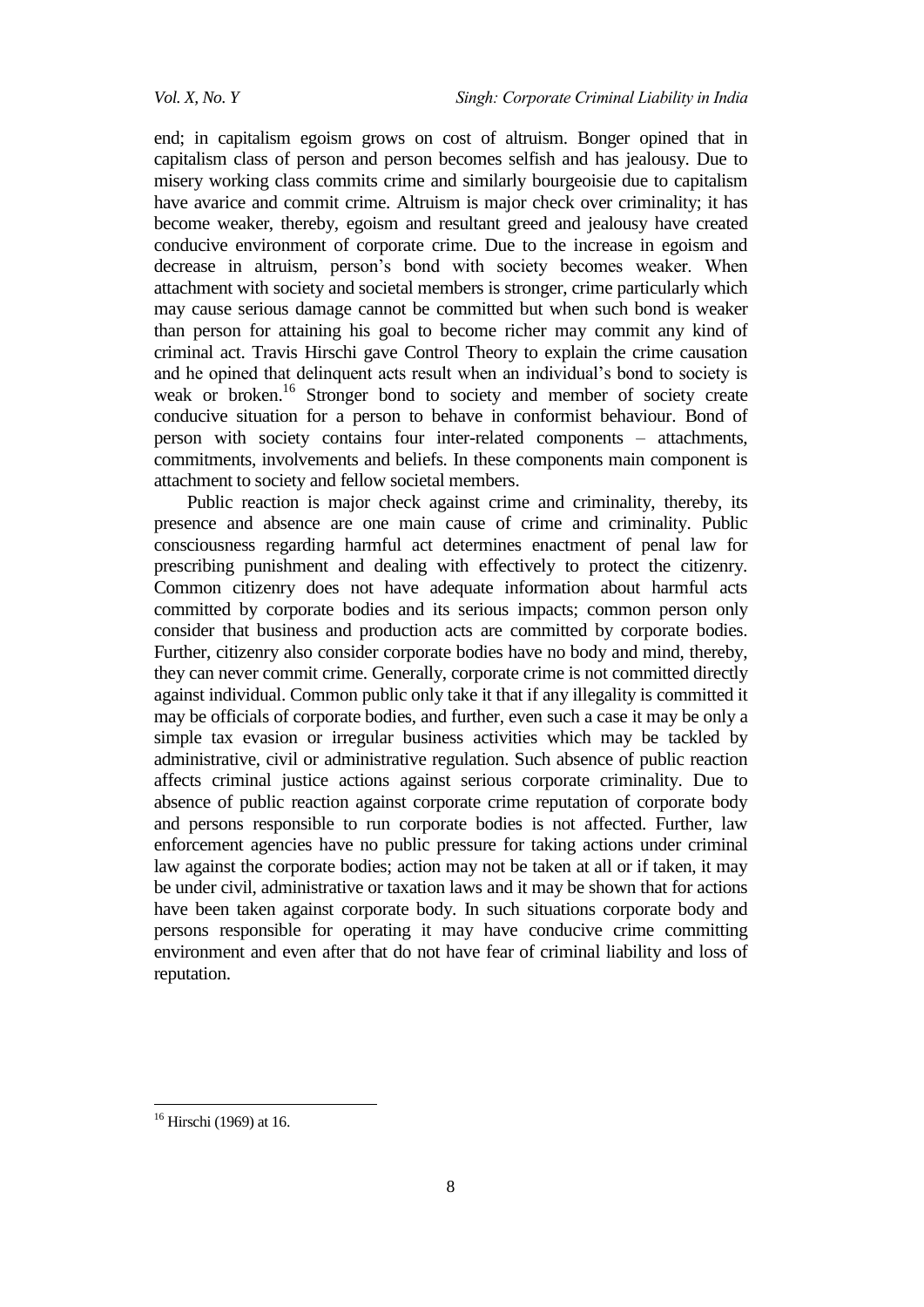#### **Corporate Criminal Liability in India**

Harmful acts committed by corporate bodies are either not covered by provisions contained in criminal law or in some cases when such acts are declared crimes under criminal law, in almost cases acts are also covered under civil, taxation or administrative law. In all such situations normally actions against such harmful acts are taken under law other than criminal law. On the basis of harmful impact of harmful acts committed by corporate bodies, it has always to be treated as criminal acts regardless whether acts are committed in violation of criminal law or actions are taken under provisions of criminal law or actions are taken under some other law. Corporate bodies are provided with legal personality and various permissions under the provisions of law for benefit of society at large, thereby corporate bodies cannot be permitted to commit acts dangerous for society itself. Corporate bodies commit crime due to economic causation; their objective of crime commission is maximisation of profit at any cost, and consequences of their crime commission is greater economic loss to society, nation and ultimately to world at large. On the basis of economic causation, economic goal and economic consequences, corporate crimes are put in category of economic crimes. Such dangerous and serious corporate harmful acts to protect the society can only be tackled by effective imposition of criminal liability.

Corporate bodies are operated and business activities are conducted by experienced and expert professionals in planned and organised manner by use of modern know-how; thereby collection of evidences to prove intention or knowledge in reference to crime commission is very difficult. At the same time for tackling problem of economic crime and to protect the society it is necessary that corporations and its human agency involved in corporate crime must be penalised. For this purpose, strict liability rule is prescribed according to which on proving of commission of act prohibited by law, presence of mental element is presumed. Further, for imposition of corporate criminal liability besides strict liability, law also provides absolute liability and imputed liability rules. Corporate criminal laws on proving of prohibited act commission (*actus reus*) shift the burden of proof from prosecution to alleged corporate entity, and further, provide the presumption clause regarding culpable mental element (*mens rea*). In some cases, presumption applied for mental element is rebuttal presumption and, in some cases, conclusive presumption. Where presumption applied is rebuttal, nature of corporate criminal liability is strict liability and where presumption is conclusive presumption, nature of corporate liability is absolute liability. Sometimes confusion is raised that in case of corporate crime mental element is not requisite element but it has to be cleared that corporate crime is also one sort of crime, thereby, mental element is necessary; only difference is that it does not need to be proved through adducing evidences but presumed.

Corporate entities perform business activities through agencies of natural persons; in such situation problem arises in affixing criminal liability that whether criminal liability has to be imposed on natural person only or it has to be imposed on corporate body only or it has to be imposed on both. Corporate bodies have no mind and physical body, thereby naturally harmful criminal acts can be committed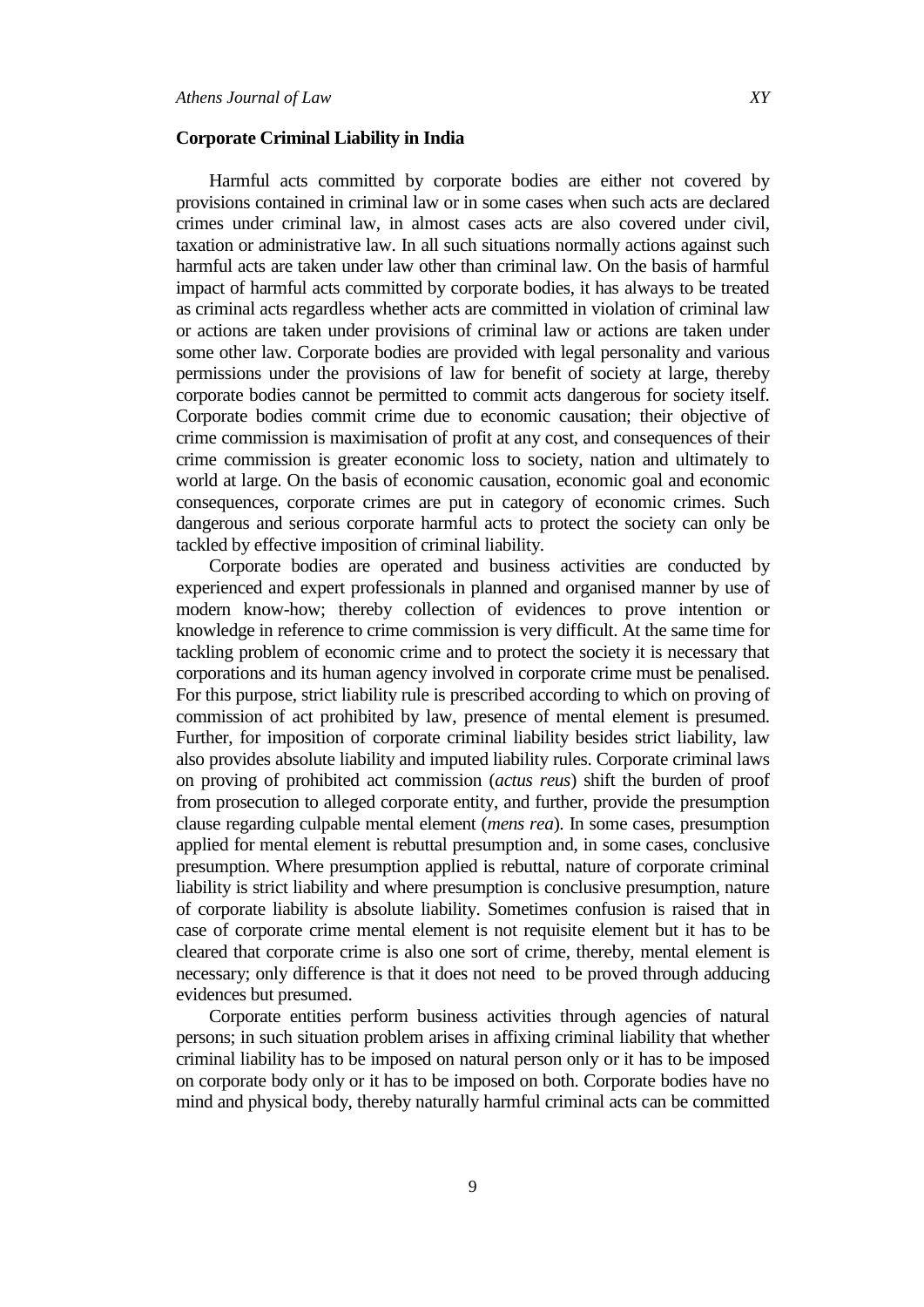by natural person. To impose criminal liability on corporate body it has to be decided that crime was committed by natural person then on establishing relations of crime and natural person with corporate body, criminal liability can be imposed on corporate body. Corporate crime commission is depending on crime commission by natural person acting as human agency of corporate body. Corporate body works through mind and body of the persons who perform the work for it. But the mind of any person working for corporate body cannot be taken as mind of corporate body, according to standard procedure used for corporate functioning it is considered that corporate body run under "controlling and willing mind" of person having control of such corporate body. Thereby, when such persons controlling the affairs of corporate body have *mens rea* or knowledge, it is attributable to corporate body; corporate body, natural person committing the criminal acts and persons controlling the affairs of corporate body may be held criminally liable. In larger corporate bodies usually, excuses are taken by higher positioned persons that affairs of corporate body are decentralised and employee has committed criminal act on his own and only he has to be penalised. To avoid corporate criminal liability generally attempts are made to show that acts are committed by employee but he was not authorised to take decision on behalf of corporate body. For imposition of corporate criminal liability, a major issue has to be decided that whether crime was committed by employee concern in his individual capacity, in such situation only will be criminally liable or crime is committed by him as employee of corporate body and for its criminal liability will be imposed on doer of crime, person controlling the affairs of corporate body and also the corporate body. When doer of crime has committed crime in capacity of employee of corporate body, imputed liability is imposed on person controlling the affairs of corporate body and corporate body. It is a kind of constructive liability rule and a sort of vicarious liability rule. General rule of criminal liability is well established that a person who has committed crime, only he is liable and he is liable for his own criminal act. But imputed liability rule is exception; on crime commission by employee in reference to affairs of corporate body, it is considered that crime is also committed by corporate body. In case of *Standard Chartered Bank v. Director of Enforcement<sup>17</sup>* Supreme Court settled the law that a company can be prosecuted and convicted for even that offence for which minimum sentence of imprisonment is prescribed. A corporate body cannot avoid liability on the ground that punishment prescribed for offence is imprisonment and it has no body. When for any offence imprisonment and fine both are prescribed punishment, corporate entity will be inflicted with fine only. Natural persons liable for corporate crime may be punished with punishments prescribed by penal provisions. In *Iridium India Telecom Ltd. v. Motorola Inc.<sup>18</sup>* Supreme Court decided that corporate criminality can be imposed even for that offence for which *mens rea* is essential requisite. Court decided that attribution and imputation rule of applicable, thereby, criminal intent of the "alter ego" of the company/body corporate i.e. the person or group of persons that guide the business of the company, would be imputed to the corporation. In *Sunil Bharati Mittal v. Central Bureau of* 

<sup>&</sup>lt;sup>17</sup>AIR 2005 SC 2622

<sup>18</sup>AIR 2011 SC 20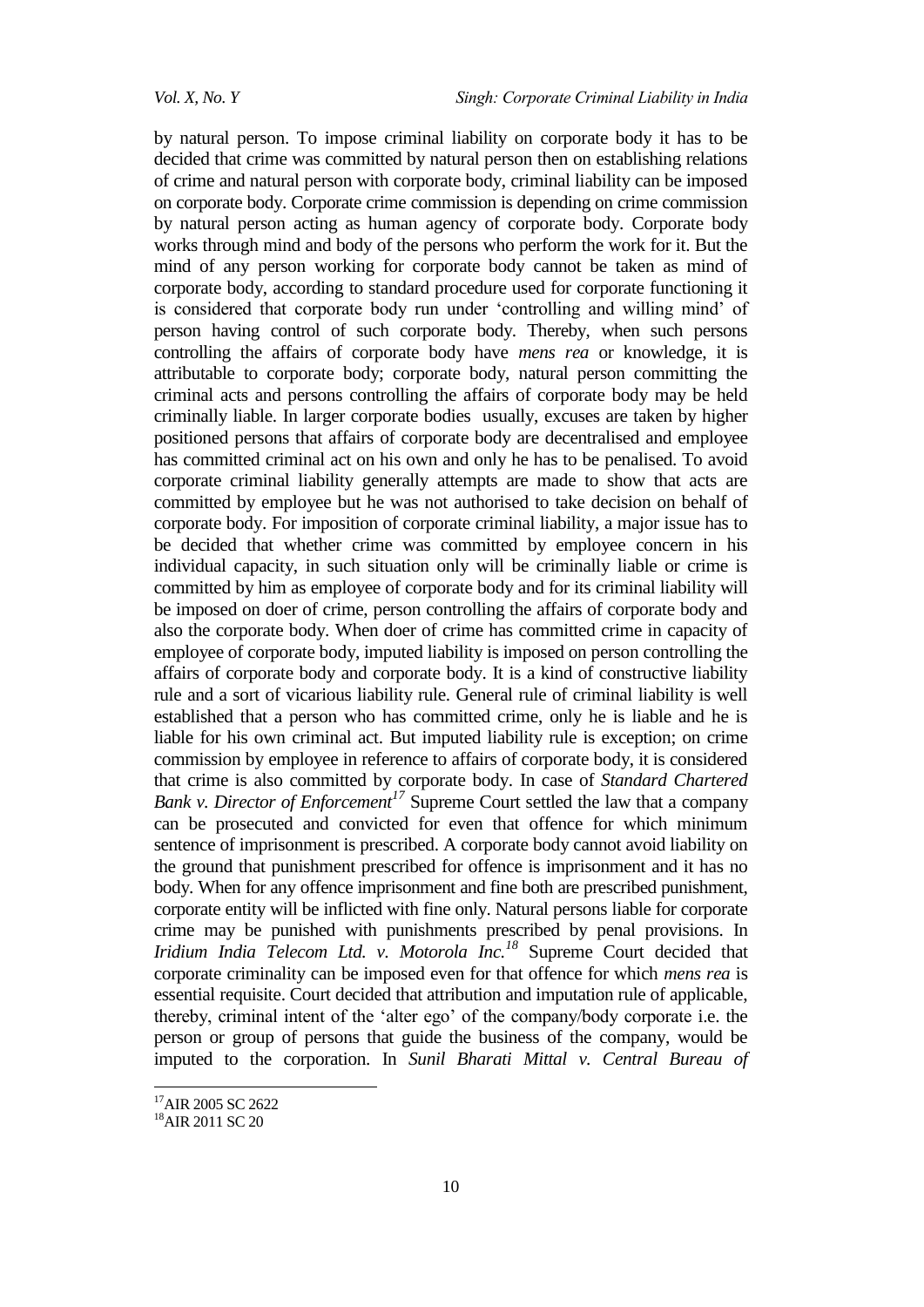# *Athens Journal of Law XY*

*Investigation<sup>19</sup>* Supreme Court reiterated Iridium case decision regarding attribution and imputation means "alter ego"; whenever person controlling the affairs of corporate body have *mens rea* and have done criminal act, it is attributed that company was also actuated with *mens rea* and it is imputed that company itself committed the criminal act. In *Sunil Bharati Mittal Case* Supreme Court observed:

No doubt, a corporate entity is an artificial person which acts through its officers, directors, managing director, chairman etc. If such a company commits an offence involving *mens rea*, it would be normally the intent and action of that individual who would act on behalf of the company. It would be more so, when the criminal act is that of conspiracy. However, at the same time, it is cardinal principle of criminal jurisprudence that there is no vicarious liability unless statute specifically provides  $\rm{so.}^{20}$ 

In *Sunil Bharati Mittal Case* Supreme Court decided that in India vicarious liability rule is not applicable for imposition of criminal liability unless by specific and express provision of law vicarious liability has been imposed for crime commission. For application of strict liability, absolute liability and imputed liability rules, it is necessary to establish relationship between natural person doing the harmful act and corporate body. In this regard "controlling and wilful mind" test is used but it may not be appropriate in all the situations, therefore, some more tests are used like benefit test and due diligence test. When act committed by employee is beneficial for corporate body and further benefit is also entertained by such corporate body knowingly that it was criminal act. In this regard it is pertinent to identify whether corporate body has envisaged due diligence mechanism to avoid crime commission; presence or absence of due diligence mechanism is crucial criterion. When due diligence mechanism is effectively available in the corporate body and it is identified that some employee of corporate body committed some criminal act, corporate body has to take action against such guilty person. In case no action is taken, clearly indicative that corporate body has taken benefit of crime commission and in such situation, crime will be treated as committed by corporate body itself, for its corporate criminal liability may be imposed. Some legislation may be analysed to identify corporate criminal liability legal regime in India.

Indian Penal Code (hereinafter referred as IPC) was enacted more than 160 years ago in 1860 AD, and further, it mainly deals with traditional crime but even after that IPC is developed and enlightened legislation which in addition to imposition of criminal liability on natural person also provides sufficient provisions to impose criminal liability on corporate bodies. Section 2 IPC declares that every person whoever commits violations of provisions of IPC shall have criminal liability. Section 11 IPC explains that who may be taken as person; for crime commission such persons according to Section 2 IPC criminal liability may be imposed. Provisions contained in Section 11 IPC provides "*The word 'person' includes any company or association, or body of persons, whether incorporated or* 

 $\overline{\phantom{a}}$ 

<sup>&</sup>lt;sup>19</sup>AIR 2015 SC 923

<sup>20</sup>*Id* at 941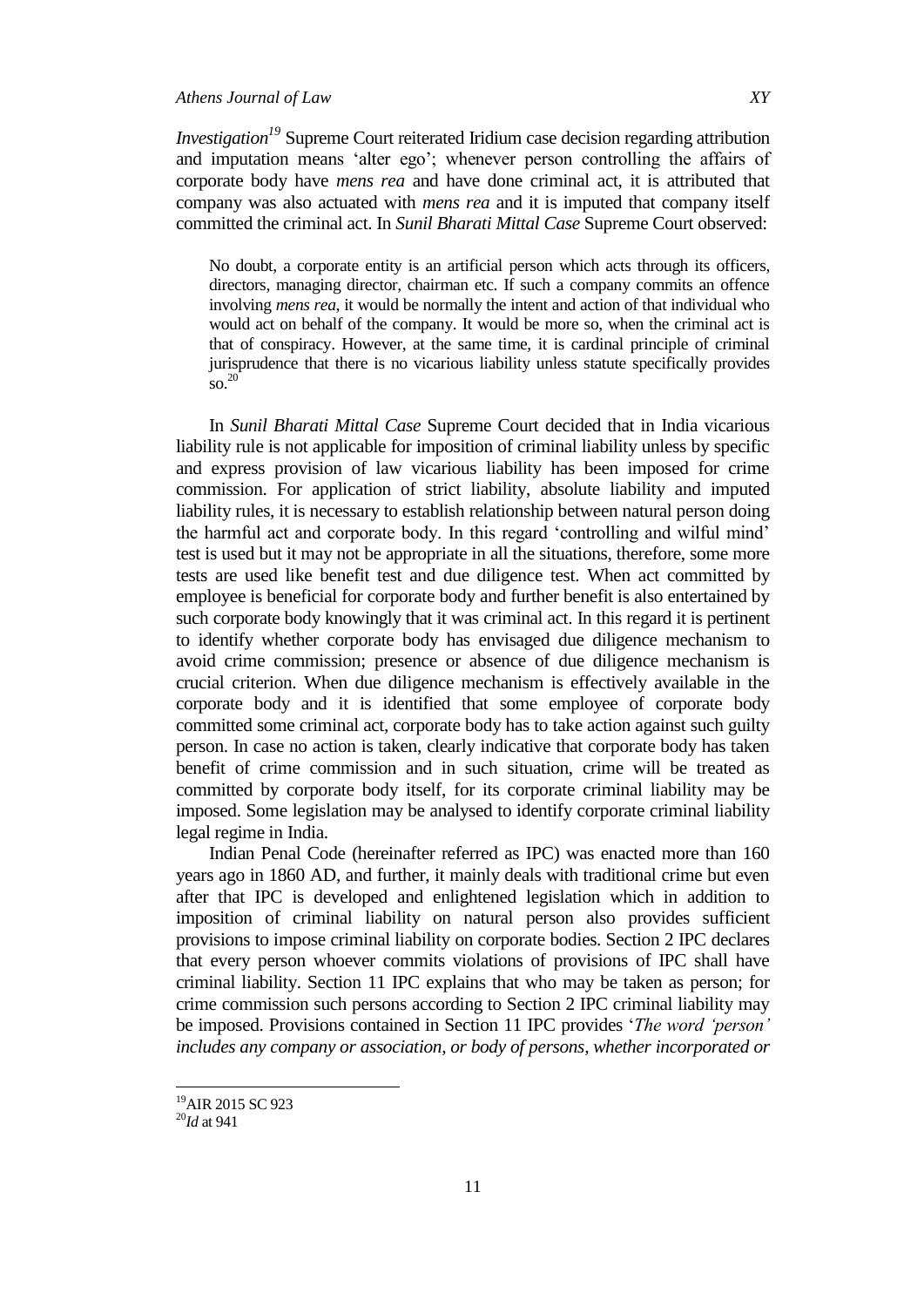*Vol. X, No. Y Singh: Corporate Criminal Liability in India*

*not*", thereby, it clears that besides natural person legitimate corporate body and also criminal enterprise are person on whom criminal liability may be imposed. Thus, in IPC criminal liability is imposable on natural person, legal person and also on illegal criminal person (here term illegal criminal person is used to refer to criminal gangs ). Sometimes confusion arises that Section 11 IPC only talks about legal person but proper analysis may show that Section 11 IPC is very progressive and wider provision which provides for natural person, legal person and also criminal Gangs. Criminal law in India since 1860 AD with enactment of IPC provides for corporate criminal liability.

Corruption is a major problem affecting the whole society. For effective check on corruption, corporate criminal liability is one of the important requisites. Prevention of Corruption Act 1988 has been completely amended and changed in 2018 to make the law effective to deal with corruption. If in any corruption case giver of undue benefit is commercial organisation, third proviso to Section 8 (1) of Prevention of Corruption Act prescribes only fine as punishment imposable on such commercial organisation. Corporate criminal liability is imposed on commercial organisation when any person associated with such corporate body gives undue benefit to public servant. In Section commercial organisation is defined in Section 9 (3) of the Act that it refers to corporate body incorporated in India doing business in India or outside, corporate body incorporated outside India carrying on business wholly or partly in India, and partnership firms or association of persons formed in India doing business in India or outside India or such firm or association formed outside India doing business wholly or partly in India. Commercial organisation will have responsibility only when such person comes under ambit of person associated to commercial organisation. Person associated to commercial organisation is that person who performs services for or on behalf of commercial organisation<sup>21</sup>; Explanation 2 to Section 9 directs that for deciding such relation between natural person who gave undue benefit to public servant and commercial organisation all the relevant circumstances shall be taken into consideration. Commercial organisation may take defence to avoid criminal liability that such organisation has adequate procedure to prevent the associated person from doing such kind of criminal act of giving undue benefit.<sup>22</sup> Whenever commercial organisation is found involved in giving undue benefit to public servant Section 10 imposes imputed liability on director, manager, secretary or other responsible officer subject to proving of consent or connivance for such act. all the natural person involved in giving of undue benefit are liable for punishment for term of imprisonment and fine both while corporate body is liable for fine only.

Prohibition of Benami Property Transaction Act 1988 is crucial legislation to deal with problem of benami property and thereby to effectively tackle corruption in India. In Section 62 of the Act for commission of any act relating to benami property by company corporate criminal liability is imposed on company, and further, imputed liability is imposed on every person in-charge and controlling the conduct of business of the company. Such natural person may avoid his liability

<sup>&</sup>lt;sup>21</sup>Prevention of Corruption Act, 1988, Section 9 (3) (c)

<sup>&</sup>lt;sup>22</sup>Prevention of Corruption Act, 1988, Proviso to Section 9 (1)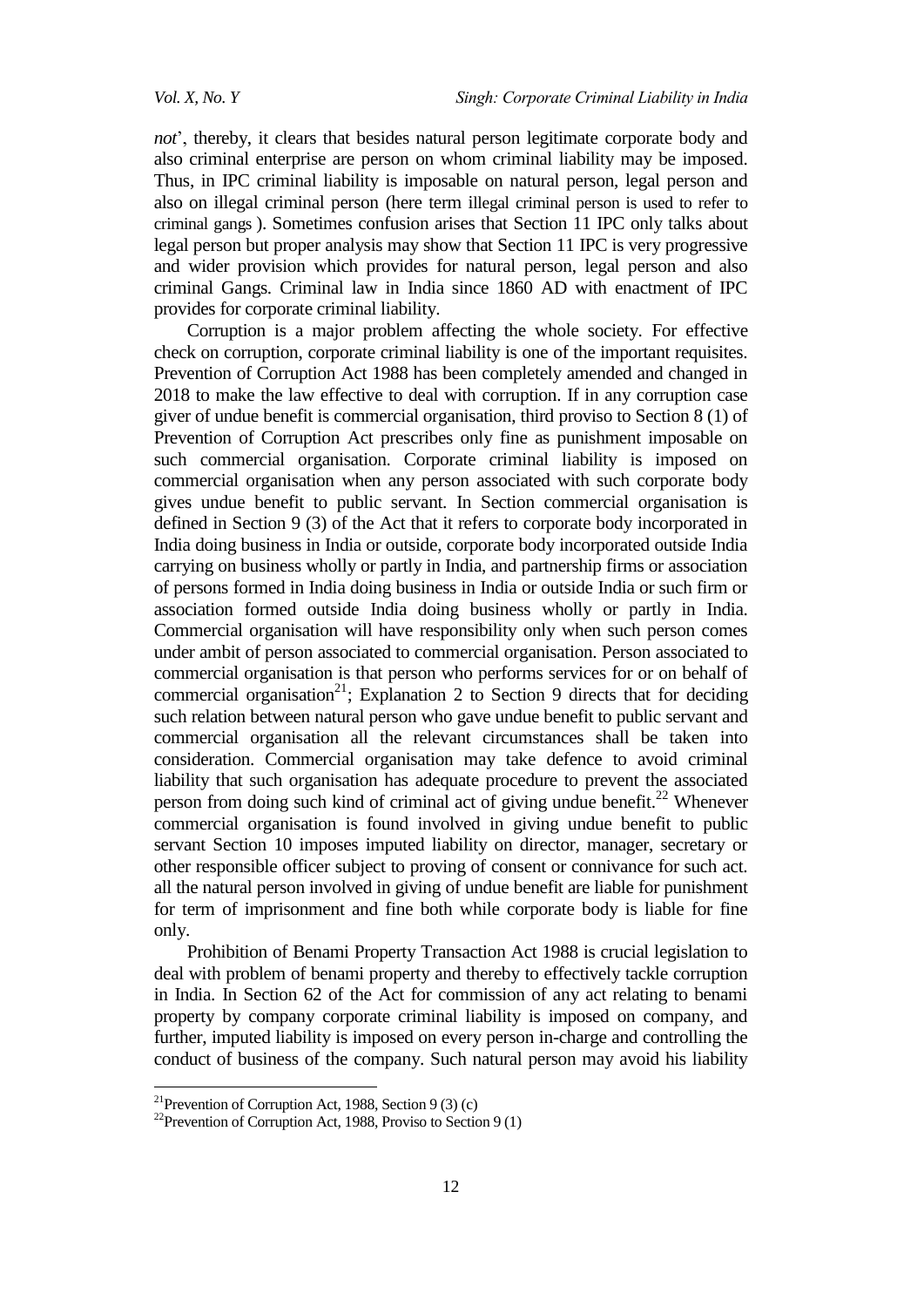by adducing evidences that he had no knowledge of such contravention relating to benami property. On proving of involvement of company in benami property transaction Section 62 (3) of the Act provides that on proving of consent or connivance or negligence the director, manager, secretary shall also be deemed to be guilty. In Section 56 (1) Black Money (Undisclosed Foreign Income and Assets) and Imposition of Tax Act 2015 similar provisions are provided for imposition of corporate criminal liability under which for commission of offence by company criminal liability is imposed on company and persons controlling the business of company at the time of commission of offence. Similarly, on commission of acts relating to money-laundering Section 70 of Prevention of Money-Laundering Act 2002 imposes corporate criminal liabilities on company and persons controlling the affairs of company. Due diligence criterion is always important in corporate criminal liability, it is identifiable in every legislation imposing corporate criminal liability on corporate bodies and officers of such corporate bodies. In every provision imposing corporate criminal liability on corporate body and its officers deeming provisions are provided through which legal fiction are created ultimately by which presumption are made regarding participation in commission of criminal acts, thereby, strict and absolute liabilities are imposed on corporate body and its officers. In *Aneeta Hada v. Godfather Travels & Tours (P) Ltd.<sup>23</sup>* Supreme Court observed:

We have referred to the aforesaid authorities to highlight that the company can have criminal liability and further, if a group of persons that guide the business of the companies have the criminal intent, that would be imputed to the body corporate [...]. The said provision clearly stipulates that when a person which is a company commits an offence, then certain categories of persons in charge as well as the company would be deemed to be liable for the offences under Section 138. Thus statutory intendment is absolutely plain.

As is perceptible, the provision makes the functionaries and the companies to be liable and that is by deeming fiction. A deeming fiction has its own significance.

Female sex determination in womb, foeticide and infanticide are major challenges for criminal justice system, to check such problems some penal statutes are enacted and criminal liabilities are imposed. Corporate criminal liabilities are imposed on hospitals, persons working in hospitals and persons controlling the affairs of hospitals. Section 22 of Pre-Conception and Pre-Natal Diagnostic Techniques (Prohibition of Sex Selection) Act 1994 (PCPNDT Act) declares giving advertisement for pre-natal sex determination as an offence and in case of commission of offence imposes liability on advertising company, hospital and medical practitioner. Whenever any clinic is indulged or permitted to use it for sex determination, it is liable for punishment.<sup>24</sup> Section 3-A of Act imposes restriction on manufactures and dealers not to supply any ultra-sound machine or scanner or any equipment which may be used in sex detection unless hospital or other institution is registered under the PCPNDT Act. Whenever provisions of PCPNDT

<sup>&</sup>lt;sup>23</sup>AIR 2012 SC 2795

<sup>&</sup>lt;sup>24</sup>Pre-Conception and Pre-Natal Diagnostic Techniques (Prohibition of Sex Selection) Act 1994, Section 23.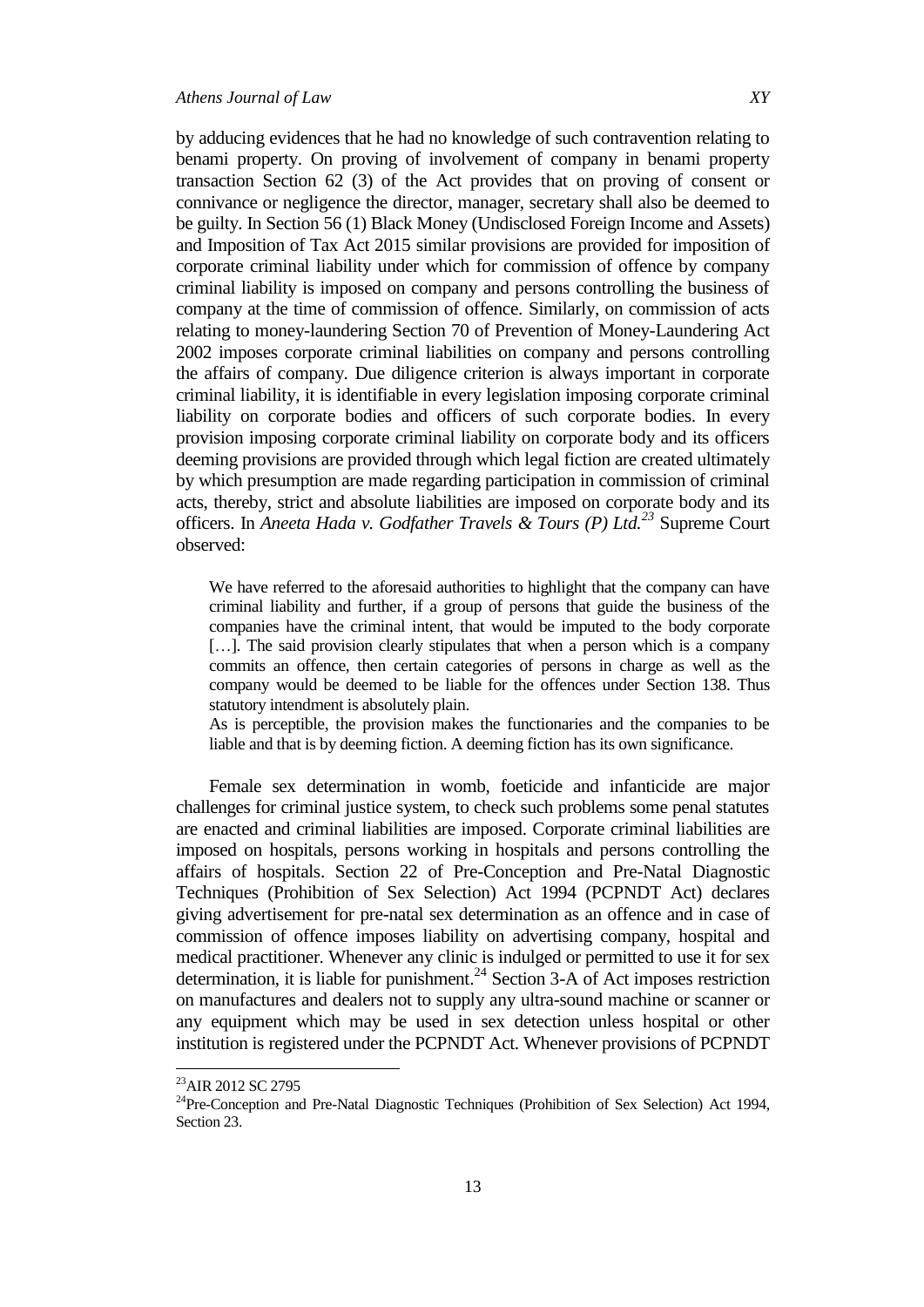Act are violated, Section 26 of PCPNDT Act provides for imposition of criminal liability on medical practitioner, other employees of clinic, and corporate criminal liability on the clinic, other corporate bodies and person responsible for affairs of the clinic. For imposition of liability presumption clauses are provided in form of deeming provision. Transplant of Human Organ Act 1994 (THO Act) is crucial legislation to tackle the problem of commercialisation of organ transplant. Advertising company, hospital or any other person giving advertisement for supply of human organ are liable and criminal liability is imposed u/s 19 THO Act. Section 21 expressly specifies that hospital is a corporate body and for illegal organ removal and transplant corporate criminal liabilities are imposed on corporate body and persons regulating affairs of corporate body. For imposition of punishment on hospital and officers of such hospitals deeming provisions, thereby, presumption clauses are applicable. When officers of hospital prove that they had no knowledge or they exercised due diligence to prevent commission of such offence, they may not be liable. Similar provisions for imposition of corporate criminal liability are provided in Section 34 of Drugs and Cosmetics Act 1940, u/s 9 of Drugs and Magic Remedies (Objectionable Advertisements) Act 1954, Section 10 of Essential Commodities Act 1955, Section 14 of Protection of Civil rights Act 1955, Section 33 Arms Act 1959, Section 7 of Indecent Representation of Women (Prohibition) Act 1986 and Section 42 of Foreign Exchange Management Act 1999.

Generally, evidences are not available or very few evidences are available in all the socio-economic crimes. Corporate crime is one major area of socioeconomic crimes. Socio-economic crimes particularly corporate crime is much serious challenge for individual, social and national wellbeing, therefore to tackle the problem presumption clauses are provided, legal fictions are created by prescription of deeming provisions which implicitly shift the burden of proof from prosecution to accused. In addition to above express provisions for shifting of burden of proof are also provided in various enactments. Section 8 of Conservation of Foreign Exchange and Prevention of Smuggling Activities Act 1974 provides that when any person is found property more than his known sources or illegally acquired and notice is given, it will be burden of proof of such person that property is not of such kind. In Section 10 C of Essential Commodities Act 1955 provisions are given expressly prescribing for rebuttal presumption regarding culpable mental state in any prosecution under this Act. Section 14 of Essential Commodities Act express provisions for shifting burden on proof to accused is provided that on prosecution of any person for violation of order under Section 3 of Act, such person will have burden of proof that he has permit or licence for the alleged act.

Corporate crimes are completely different from traditional crimes. Traditional crimes are visible; usually create reactive emotions in common members of society. Further, in traditional crimes clues and evidences are properly available which may be collected by common investigating agencies and evidences may be produced by common prosecution agency. Corporate crimes are not visible, committed with business garbing, thereby social reaction against corporate crime is completely absent which affects information availability regarding crime commission, branding and stigmatisation of corporate body and natural person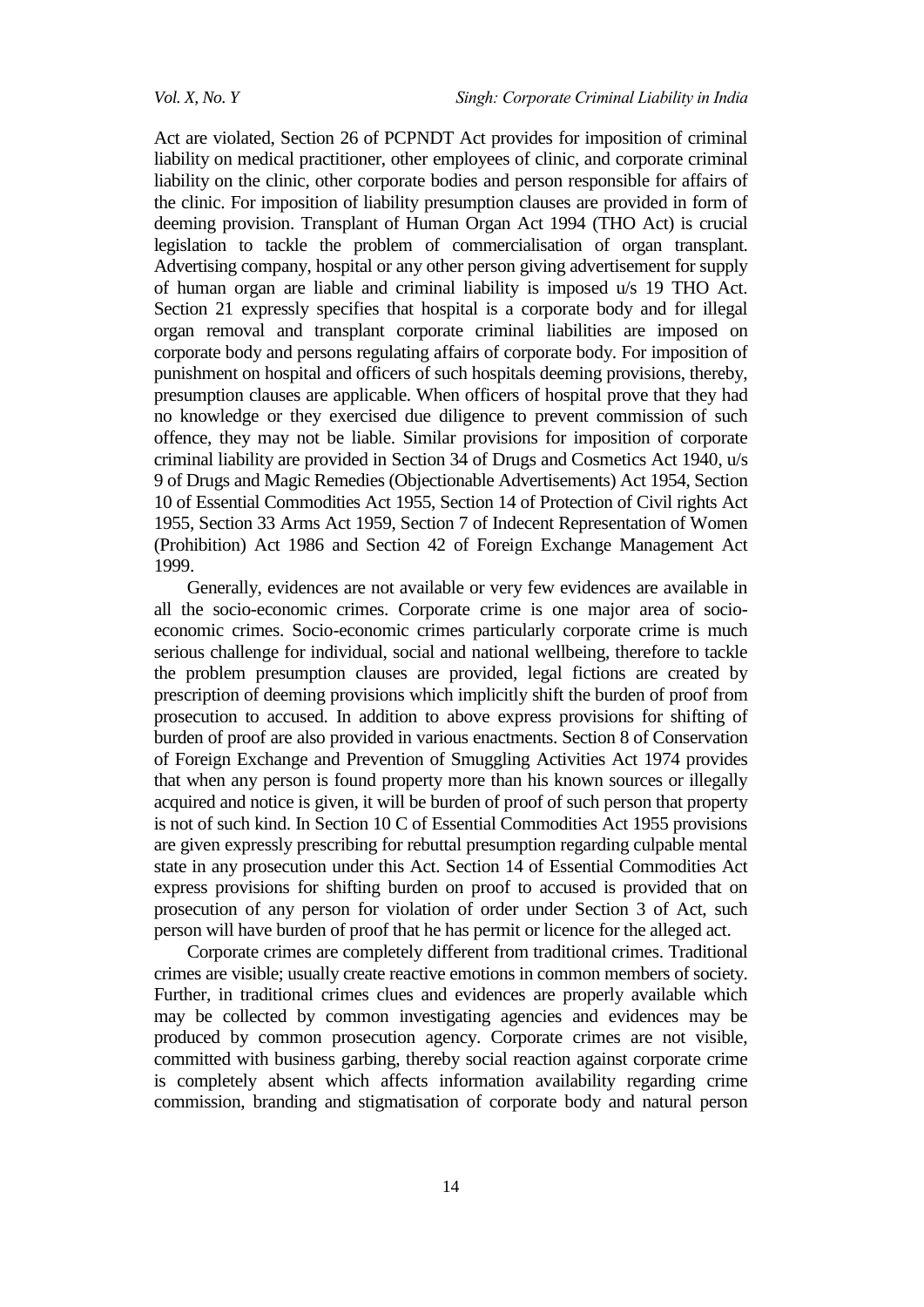working for such corporate body. Corporate crimes pose serious challenge for members of society, society, nation and even whole world; such criminality is needed to be tackled at any cost. For tackling corporate crime in India criminal liability is prescribed but major problem in this regard is clues and evidences are not available. In such situation traditional criminal law rules are modified, strict, absolute and imputed liability rules are prescribed; presumption clauses, shifting of burden of proof and deeming provisions are provided.

# **Concluding Remarks**

In present era of industrialised business oriented market based society, it is not possible for a natural person to do various acts individually particularly manufacturing, service providing, marketing and other business activities; now natural persons form corporate body to perform such business activities. Works performed by corporate bodies affect the individuals, society and nation, thereby, need is felt to regulate the activities of and works of corporate body. For regulation of activities of corporate bodies are declared as legal person. Most effective measure for regulation of behaviour of any person is criminal justice system. All the actions of corporate bodies and its employees which cause serious impacts over public at large, society and nation are declared as crime and criminal liability is imposed. Corporate crimes are much dangerous criminal activities committed by corporate bodies and natural persons controlling the corporate bodies causing serious consequences for public health, development of nation and financial wellbeing of whole country, even whole world is affected by such corporate crime commission. Corporate bodies are formed for doing the business, thereby, it has financial goal of earning profits. For earning profit market share expansion is necessary requirement and it also forms the corporate goal. Legitimate means available may not be sufficient to achieve the goal; such situation creates adaptation. Strain caused induces persons controlling the affairs of corporate body to learn use of illegitimate means to achieve the goal, thereby, strain becomes major causation for learning the techniques to commit corporate crime.

For effective dealing of any crime problem, it is necessary that common citizenry and criminal, both, should consider that the act committed is crime and it is wrongful. When public consider act as criminal act, only then it will react and cooperate with law enforcement agencies. A person committing delinquent activities can only be reformed, when he will take himself as wrongdoer. Corporate criminal acts are considered by public and person controlling the affairs of corporate body as business acts performed in skilled way. Need is to change the whole such notion and for it not only such acts be declared as crime but also effective punishment has to be inflicted. All the measures have to be taken for branding of such acts as criminal acts.

It is evident that the corporate crimes cause serious impacts over public at large not only within the country but also beyond the country. For tackling problem of economic crime and to protect the society it is necessary that corporations and its human agency involved in corporate crime must be penalised. But at the same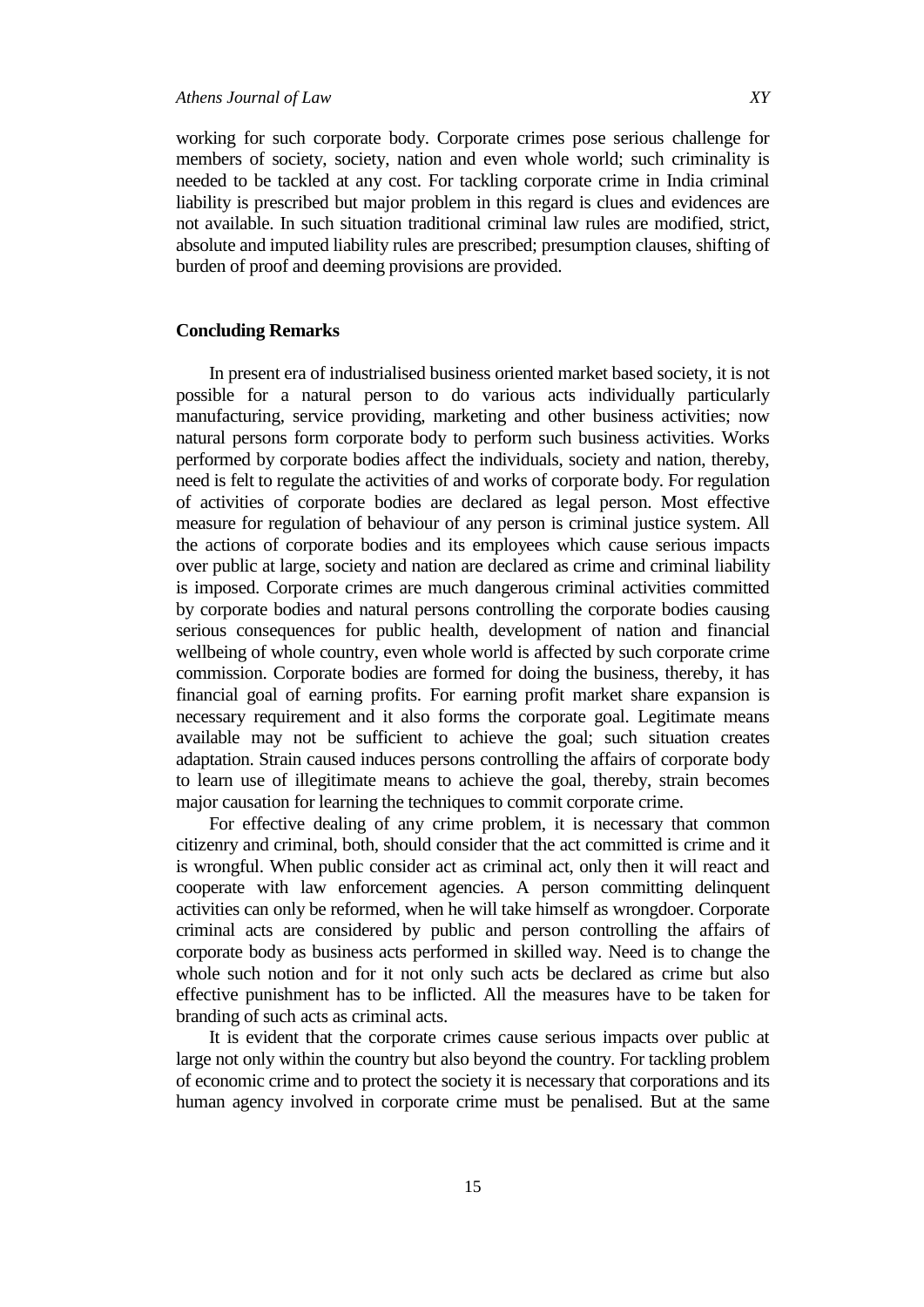time corporate entities are indispensable for the society; corporate entities perform business, manufacturing, marketing, transportation, banking, service providing, infra-structure development and welfare activities. Proper functioning of corporate bodies ensures employment availability and economic prosperity of the citizenry and country. In such situation a very strict penal action against corporate entities may also adversely affect the society need is to make balance in the penal actions. Criminal liability has to be imposed; in this reference on guilty natural person responsible for crime commission, whether he himself committed or controlling the operations of corporate entities, severe punishments including corporal and monetary punishments have to imposed by which such persons having potentiality and mentality to commit himself and also to use corporate body for crime commission at the cost of wellbeing of society should have a lesson. Criminal liability has also to be taken against corporate body in such manner that corporate activities has to be effectively and properly regulated and at the same time corporate legitimate activities have not to be affected. Corporate entities do not have physical body, thereby corporal punishment cannot be imposed. Generally, in almost cases liabilities imposed on corporate entities are monetary and usually fine is imposed which is considered by common persons as lenient punishment. Fine does not create labelling effect. Two pronged actions have to be envisaged in criminal laws dealing with corporate crimes, firstly, strict and stern corporal punishment besides monetary punishment against doer of criminal act and person controlling the affairs of corporate body, and secondly, monetary punishment against corporate body. Some other actions may also be used against corporate body to tackle corporate crime like closure of business till due observance of legal regulations which may cause fear of loss of business, and publicizing of name on proving of crime commission which may cause fear of loss of reputation and goodwill.

#### **References**

- Bonger, W.A. (1916). *Criminal and Economic Conditions*. Boston: Little, Brown, and company.
- Frenkel, D.A. & Y. Lurie (2002). 'Culpability of Corporation  $-$  Legal and Ethical Perspectives" in *Criminal Law Quarterly* 45:465-487.
- Geis, G. & J.F.C. DiMento (2002), "Empirical Evidence and Legal Doctrine of Corporate Criminal Liability" in *Am. J. Crim, L.* 29(3):341-376.
- Hirschi, T. (1969). *Causes of Delinquency*. Berkeley: University of California Press.
- Finney, H C & H.R. Lesieur (1982), "A Contingency Theory of Organisational Crime", In S B Bacharak (ed) *Research in The Sociology of Organisation*, Vol.1, pp. 255-299. Greenwich: JAI Press.
- Labi, C.& W. Tadjudge (2020). "The Facelessness of Evil: Towards a Rationale for Corporate Criminal Liability" in *Athens Journal of Law* 6(3):283-298.
- Marshall B.C. & P.C. Yeager, *Corporate Crime*, Transaction Publishers, New Burswick USA, 2006, Originally Published by Free Press, New York, 1980.
- Merton, R.K. (1964). "Anomie, Anomia, and Social interaction: Contexts of deviant behavior" in R.M. Clinard (Ed.) *Anomie and Deviant Behavior*, pp. 213-242. New York: The Free Press.